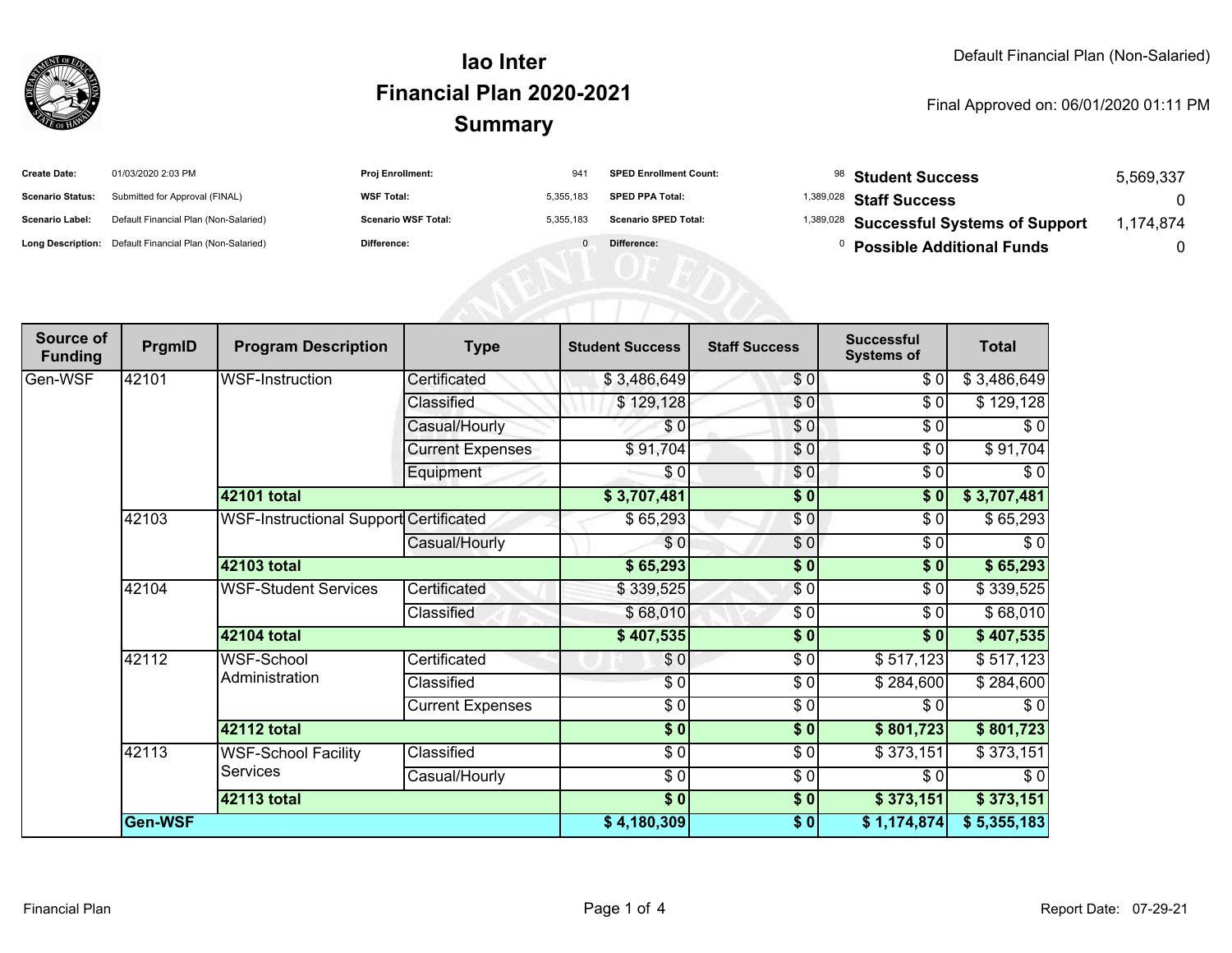

## **SummaryIao InterFinancial Plan 2020-2021**

Final Approved on: 06/01/2020 01:11 PM

| Source of<br><b>Funding</b> | PrgmID           | <b>Program Description</b>                            | <b>Type</b>             | <b>Student Success</b>    | <b>Staff Success</b> | <b>Successful</b><br><b>Systems of</b> | <b>Total</b>     |
|-----------------------------|------------------|-------------------------------------------------------|-------------------------|---------------------------|----------------------|----------------------------------------|------------------|
| Gen-SPED                    | 17101            | SPED Ppa - Instruction                                | Certificated            | \$1,044,688               | \$0                  | \$0                                    | \$1,044,688      |
|                             |                  |                                                       | Classified              | \$352,949                 | $\overline{50}$      | $\overline{\$0}$                       | \$352,949        |
|                             |                  |                                                       | <b>Current Expenses</b> | $-$8,609$                 | $\overline{\$0}$     | \$0                                    | $-$8,609$        |
|                             |                  | <b>17101 total</b>                                    |                         | \$1,389,028               | $\overline{\$0}$     | $\overline{\$0}$                       | \$1,389,028      |
|                             | 17131            | Special Education in<br><b>Regular Schools</b>        | Certificated            | \$0                       | $\overline{30}$      | $\overline{\$0}$                       | \$0              |
|                             |                  |                                                       | Classified              | \$0                       | $\sqrt{6}$           | $\overline{\$0}$                       | $\overline{\$0}$ |
|                             |                  | <b>17131 total</b>                                    |                         | $\overline{\$0}$          | $\overline{\$0}$     | $\overline{\$0}$                       | $\overline{\$0}$ |
|                             | Gen-SPED         |                                                       |                         | \$1,389,028               | $\overline{\$0}$     | $\overline{\$0}$                       | \$1,389,028      |
| Gen-Categ                   | 45005            | Reach Program                                         | Casual/Hourly           | \$0                       | \$0                  | $\overline{\$0}$                       | $\overline{\$0}$ |
|                             |                  |                                                       | <b>Current Expenses</b> | $\overline{\$0}$          | \$0                  | $\overline{\$0}$                       | $\overline{\$0}$ |
|                             |                  | 45005 total                                           |                         | $\overline{\$0}$          | $\overline{\bullet}$ | $\overline{\$0}$                       | $\overline{\$0}$ |
|                             | <b>Gen-Categ</b> |                                                       |                         | $\overline{\$0}$          | $\overline{\$0}$     | $\overline{\$0}$                       | $\sqrt{6}$       |
| Federal                     | 13025            | Middle School Uplink-DHS Casual/Hourly<br><b>FY19</b> |                         | $\overline{60}$           | \$0                  | $\overline{30}$                        | $\overline{60}$  |
|                             |                  |                                                       | <b>Current Expenses</b> | \$0                       | $\frac{6}{6}$        | $\overline{30}$                        | $\overline{30}$  |
|                             |                  | <b>13025 total</b>                                    |                         | $\overline{\$0}$          | $\overline{\$0}$     | $\overline{\$0}$                       | $\overline{\$0}$ |
|                             | 18902            | <b>ESEA Title I-Schools</b>                           | Casual/Hourly           | $\overline{30}$           | $\overline{60}$      | $\overline{30}$                        | $\overline{30}$  |
|                             |                  |                                                       | <b>Current Expenses</b> | \$0                       | \$0                  | $\overline{30}$                        | $\overline{30}$  |
|                             |                  |                                                       | Equipment               | $\sqrt{6}$                | $\overline{30}$      | $\overline{30}$                        | $\overline{\$0}$ |
|                             |                  | <b>18902 total</b>                                    |                         | $\overline{\$0}$          | $\overline{\$0}$     | $\overline{\$0}$                       | $\overline{\$0}$ |
|                             | 18935            | <b>ESEA Title I-Parent</b><br>Engagement              | <b>Current Expenses</b> | \$0                       | $\overline{S}0$      | $\overline{30}$                        | $\overline{50}$  |
|                             |                  | <b>18935 total</b>                                    |                         | $\overline{\textbf{S}^0}$ | $\overline{\$0}$     | $\overline{\$0}$                       | $\overline{\$0}$ |
|                             | 19978            | Impact Aid-WSF                                        | <b>Current Expenses</b> | $\overline{\$0}$          | $\overline{\$0}$     | $\overline{\$0}$                       | $\overline{\$0}$ |
|                             |                  |                                                       | Equipment               | $\overline{30}$           | $\overline{\$0}$     | $\overline{\$0}$                       | $\overline{\$0}$ |
|                             |                  | <b>19978 total</b>                                    |                         | $\sqrt{6}$                | $\overline{\$0}$     | \$0                                    | $\sqrt{6}$       |
|                             | 20657            | <b>Essa Title Ila Targeted</b><br>Prof Dev            | Casual/Hourly           | $\overline{\$0}$          | $\overline{\$0}$     | $\overline{\$0}$                       | $\overline{\$0}$ |
|                             |                  | <b>20657 total</b>                                    |                         | $\overline{\$0}$          | $\overline{\$0}$     | $\overline{\$0}$                       | \$0              |
|                             | 20697            | Essa Title IIa Prof Dev                               | Casual/Hourly           | $\overline{\$0}$          | $\overline{30}$      | $\overline{\$0}$                       | $\overline{60}$  |
|                             |                  | <b>20697 total</b>                                    |                         | $\overline{\$0}$          | $\overline{\$0}$     | $\overline{\$0}$                       | $\overline{\$0}$ |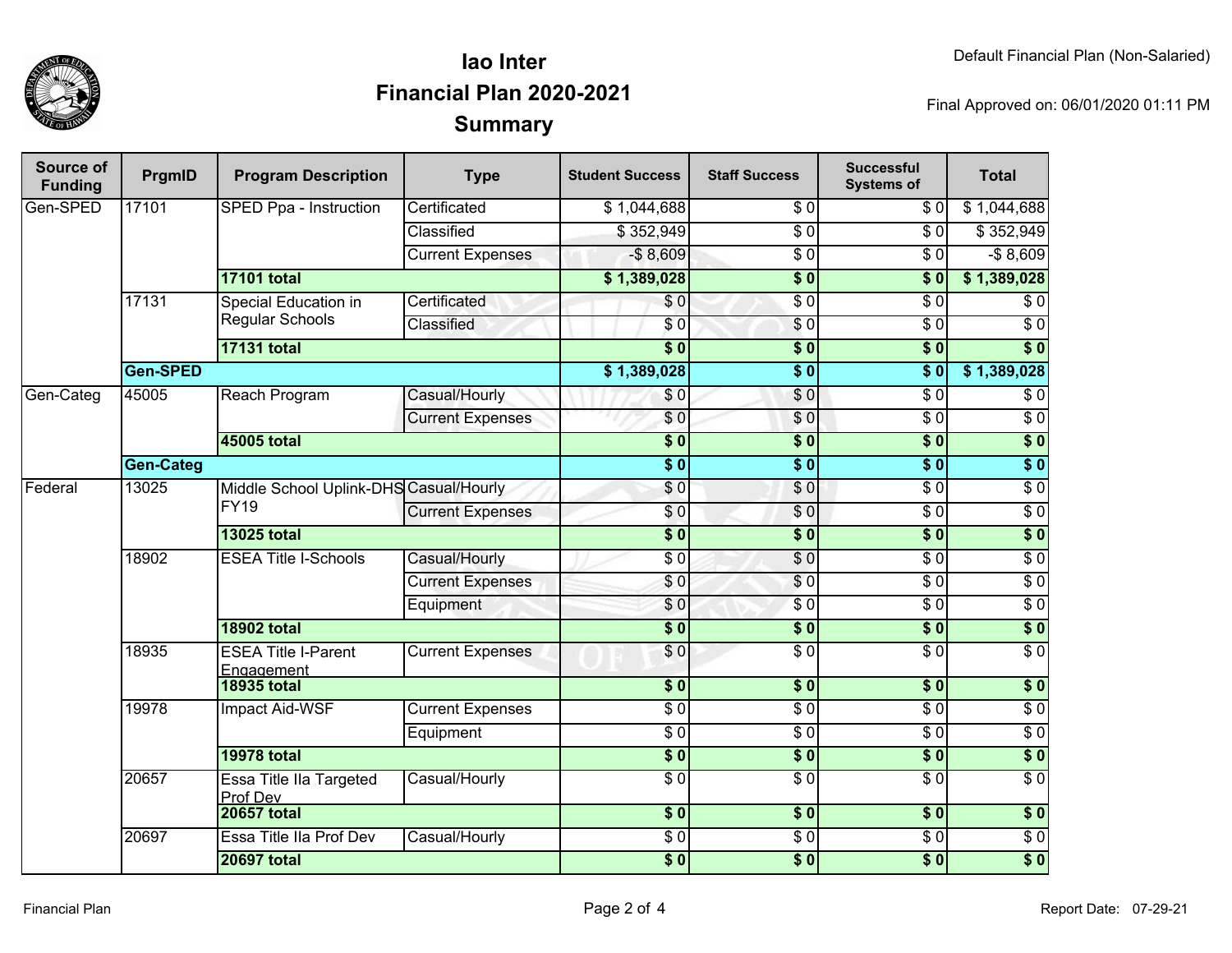

## **SummaryIao InterFinancial Plan 2020-2021**

Final Approved on: 06/01/2020 01:11 PM

| Source of<br><b>Funding</b> | PrgmID          | <b>Program Description</b>                    | <b>Type</b>             | <b>Student Success</b> | <b>Staff Success</b> | <b>Successful</b><br><b>Systems of</b> | <b>Total</b>     |
|-----------------------------|-----------------|-----------------------------------------------|-------------------------|------------------------|----------------------|----------------------------------------|------------------|
| Federal                     | 20698           | Essa Title IIa Support<br>New Tchr & Prin     | Casual/Hourly           | \$0                    | $\overline{\$0}$     | $\sqrt{6}$                             | \$0              |
|                             |                 | <b>20698 total</b>                            |                         | $\sqrt{6}$             | $\overline{\$0}$     | $\overline{\textbf{S}^0}$              | $\sqrt{ }$       |
|                             | 35913           | Sch Prgm Food Services                        | Classified              | \$0                    | $\overline{\$0}$     | \$0                                    | $\sqrt{6}$       |
|                             |                 |                                               | Casual/Hourly           | \$0                    | $\overline{\$0}$     | $\sqrt{6}$                             | $\sqrt{6}$       |
|                             |                 | 35913 total                                   |                         | $\overline{\$}0$       | \$0                  | \$0                                    | \$0              |
|                             | <b>Federal</b>  |                                               |                         | \$0                    | \$0                  | \$0                                    | $\overline{\$0}$ |
| Gen-Cent                    | 35163           | <b>Food Services-General</b><br>Fund          | Classified              | \$0                    | \$0                  | $\overline{\$0}$                       | $\overline{\$0}$ |
|                             |                 |                                               | Casual/Hourly           | \$0                    | \$0                  | $\sqrt{6}$                             | $\sqrt{6}$       |
|                             |                 | 35163 total                                   |                         | $\overline{\$0}$       | \$0                  | $\sqrt{6}$                             | \$0              |
|                             | <b>Gen-Cent</b> |                                               |                         | $\sqrt{6}$             | \$0                  | \$0                                    | \$0              |
| Special                     | 15109           | Reimb for Lost Curricular<br><b>Materials</b> | <b>Current Expenses</b> | $\overline{\$0}$       | \$0                  | $\overline{\$0}$                       | $\overline{\$0}$ |
|                             |                 | <b>15109 total</b>                            |                         | $\sqrt{6}$             | \$0                  | \$0                                    | \$0              |
|                             | 16350           | Summer School - Special Casual/Hourly<br>Fund |                         | \$0                    | $\frac{6}{2}$        | $\frac{6}{6}$                          | \$0              |
|                             |                 |                                               | <b>Current Expenses</b> | \$0                    | \$0                  | $\frac{6}{6}$                          | $\sqrt{6}$       |
|                             |                 | <b>16350 total</b>                            |                         | \$0                    | \$0                  | $\frac{1}{2}$                          | $\overline{\$0}$ |
|                             | 35304           | <b>Food Services-Special</b><br>Fund          | <b>Current Expenses</b> | \$0                    | \$0                  | $\sqrt{6}$                             | $\sqrt{6}$       |
|                             |                 | 35304 total                                   |                         | $\overline{\$0}$       | $\overline{\$0}$     | $\overline{\$0}$                       | $\sqrt{6}$       |
|                             | 37307           | Use of School Facilities -<br>School          | Casual/Hourly           | \$0                    | $\overline{\$0}$     | $\overline{30}$                        | $\overline{60}$  |
|                             | 37307 total     |                                               |                         | $\sqrt{6}$             | $\frac{1}{6}$        | $\vert \sqrt[6]{0} \vert$              | $\sqrt{6}$       |
|                             | <b>Special</b>  |                                               |                         | $\overline{\$0}$       | \$0                  | $\overline{\textbf{S}^0}$              | $\overline{\$0}$ |
| <b>Grand Total</b>          |                 |                                               |                         |                        | \$0                  | \$1,174,874                            | \$6,744,211      |